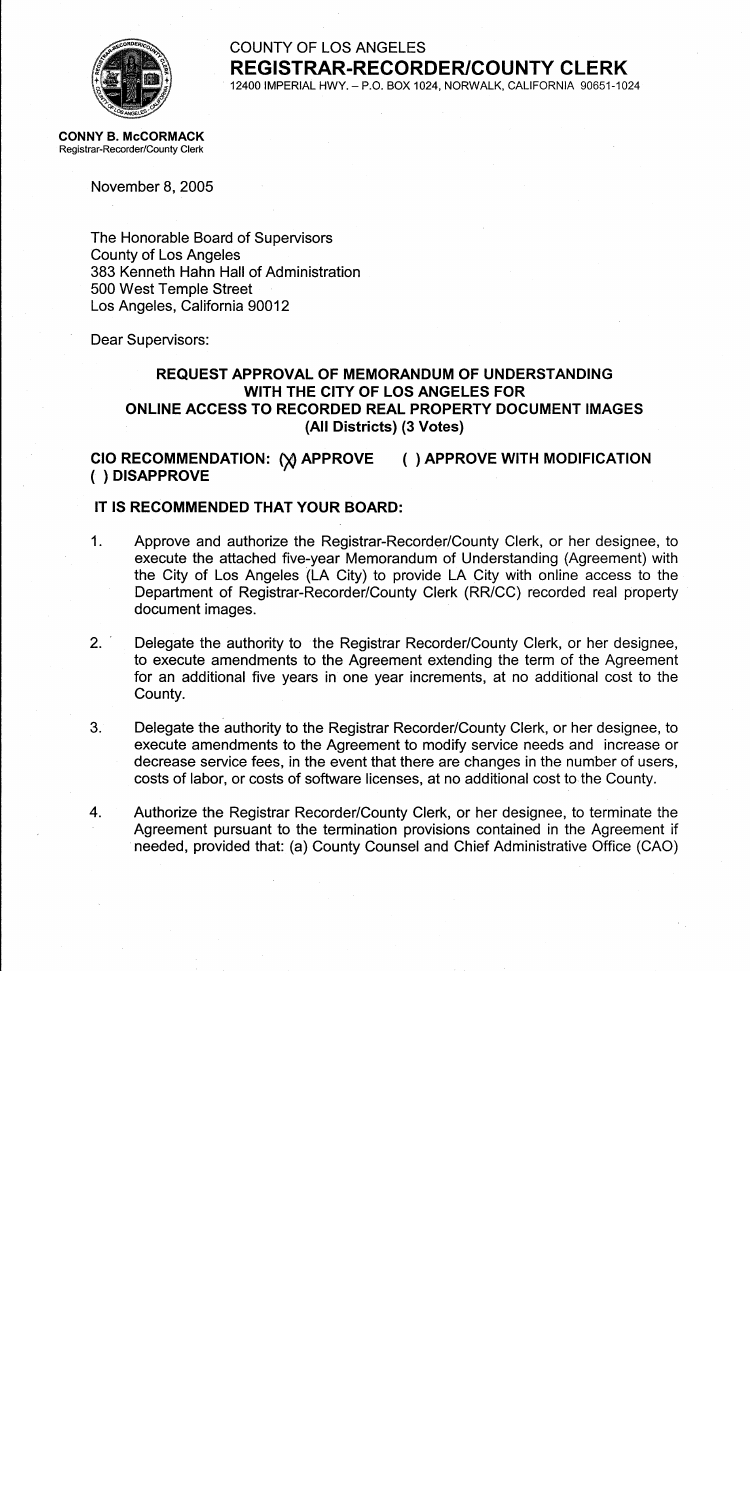The Honorable Board of Supervisors November 8, 2005 Page 2 of 4

> approval is obtained prior to terminating the Agreement; and (b) the Board and CAO are notified in writing within fifteen (15) days of terminating the Agreement.

#### PURPOSE/JUSTIFICATION OF RECOMMENDED ACTION

The purpose of the recommended action is to provide the LA City with online access to RR/CC recorded real property document images. Providing LA City with online access to recorded real property document images will eliminate the need for duplication of RR/CC microfilm and improve efficiency and service delivery to LA City residents.

#### **Implementation of Strategic Plan Goals**

The recommended actions support the County Strategic Plan as follows:

Goal No. 1: Service Excellence: Provide the public with easy access to quality information and services that are both beneficial and responsive. The services to be provided pursuant to the Agreement are technology-based and user-friendly. Providing LA City with online access to RR/CC's recorded real property document images will therefore enhance public service.

Goal No. 3: Organizational Effectiveness: Ensure that service delivery systems are efficient, effective, and goal-oriented. Approval of the Agreement will convert the current service delivery system using microfilm of recorded real property document images to direct online access to such images, which will greatly improve efficiency and effectiveness in serving the public.

#### **FISCAL IMPACT/FINANCING**

Under the Agreement, LA City shall pay County \$1,147 for initial setup and \$230 annual maintenance and support fee for each LA City computer which will have online access to RR/CC's recorded real property document images, until those prices are amended as provided in the Agreement or the termination of the Agreement. LA City estimates that access will be installed on thirteen (13) LA City computers for an initial cost of \$14,911; resulting in approximately \$2,990 in annual maintenance fees thereafter.

As discussed in greater detail in the following sections of this letter below, since April 1, 2000, RR/CC has provided microfilm of recorded real property document images to LA City under LA City Purchase Order Contract Numbers (Nos.) 56776 and 57991. In fiscal years 2003-04 and 2004-05, RR/CC generated combined revenue of approximately \$484,000. Currently, LA City is no longer requesting Real Property images on microfilm.

However, with the approval of the Agreement, the foregoing reduction in revenue will be offset by cost reductions resulting from the elimination of the need to duplicate recorded real property document images microfilm. This will enable RR/CC to receive a unit price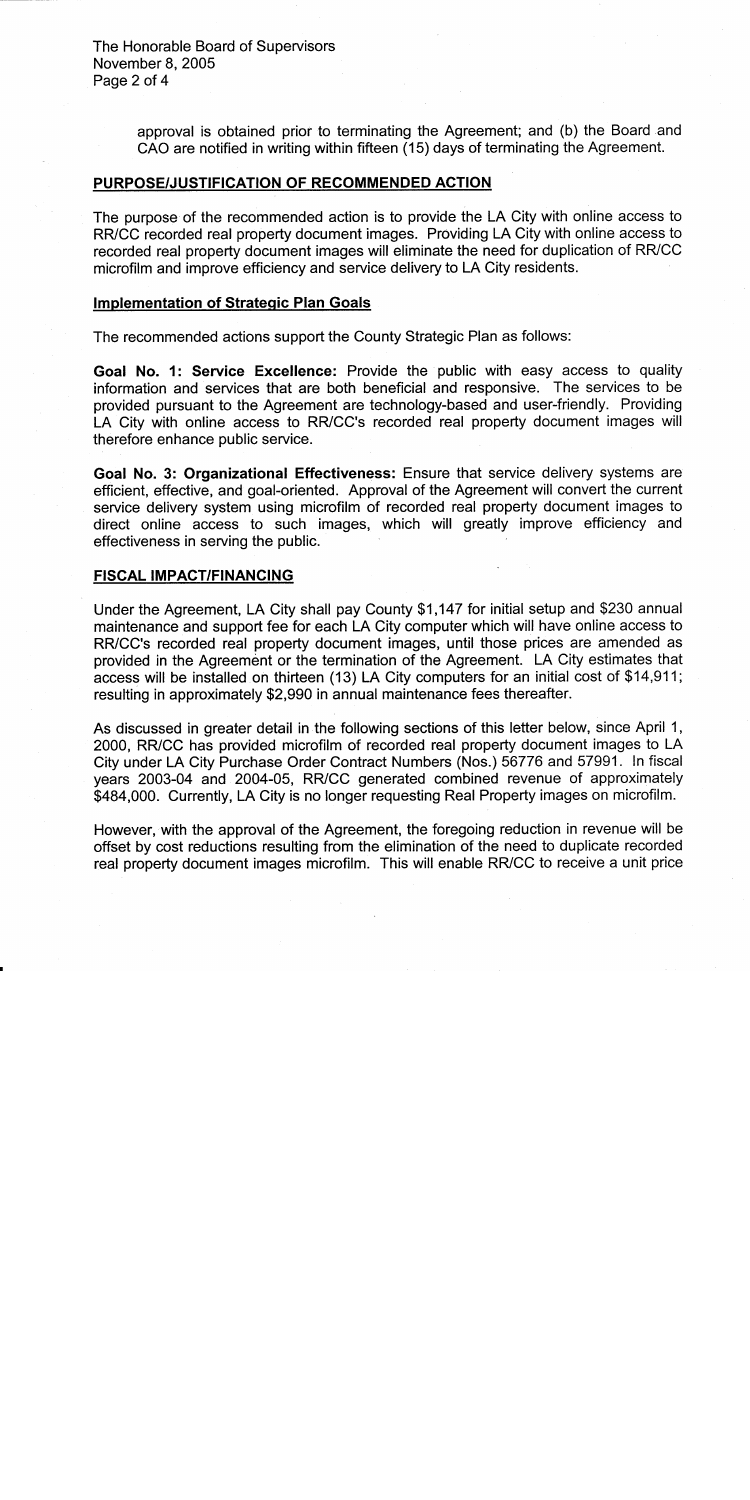The Honorable Board of Supervisors November 8, 2005 Page 3 of 4

reduction from \$0.0214 to \$0.0175 per tiff image, which translates into cost reductions in excess of \$88,000 annually for the recorded real property document images microfilm and \$19,000 annually for vital records images microfilm. The unit price reduction will be realized by switching from 5 mm thickness microfilm to a thinner 2.5 mm microfilm.

#### **FACTS AND PROVISIONS/LEGAL REQUIREMENTS**

Under LA City Purchase Order Contract Nos. 56776 and 57991, RR/CC has provided microfilm of recorded real property document images to LA City. The services are provided upon request by LA City, and LA City is not contractually obligated to a minimum purchase in any contract period. Under the contract, RR/CC duplicates the recorded real property document images on microfilm. The microfilm is picked up by the LA City messenger and delivered to the Land Records Division of the City Clerk's Office, which maintains a current record of all property owners in the City of Los Angeles. The records are used to notify property owners in a timely manner of matters pending before the LA City Council that may affect their property interests. The records are also used for official LA City business by other LA City departments.

In order to provide microfilm of recorded real property document images to LA City, the duplication process requires the use of 5 mm thickness microfilm, as opposed to the thinner 2.5 mm microfilm, which frequently breaks during the duplication process. The Agreement will eliminate the need for RR/CC to duplicate recorded real property document images microfilm, as it provides LA City with online access to recorded real property document images on the RR/CC database. The service fees include software installation, license fees, software maintenance and up to two (2) hours of technical support services annually for each computer setup with the program. LA City will terminate Contract No. 57991 once the Agreement is in place.

The Agreement provides County with the ability to adjust prices as employee salaries and benefits change, audit LA City compliance with the terms and conditions of the Agreement, and terminate the Agreement with 90 days advance notice to LA City if needed.

The County's Chief Information Office concurs with the Department's recommendation.

The Chief Administrative Office has reviewed and approved this Board letter. County Counsel has approved the attached Agreement as to form.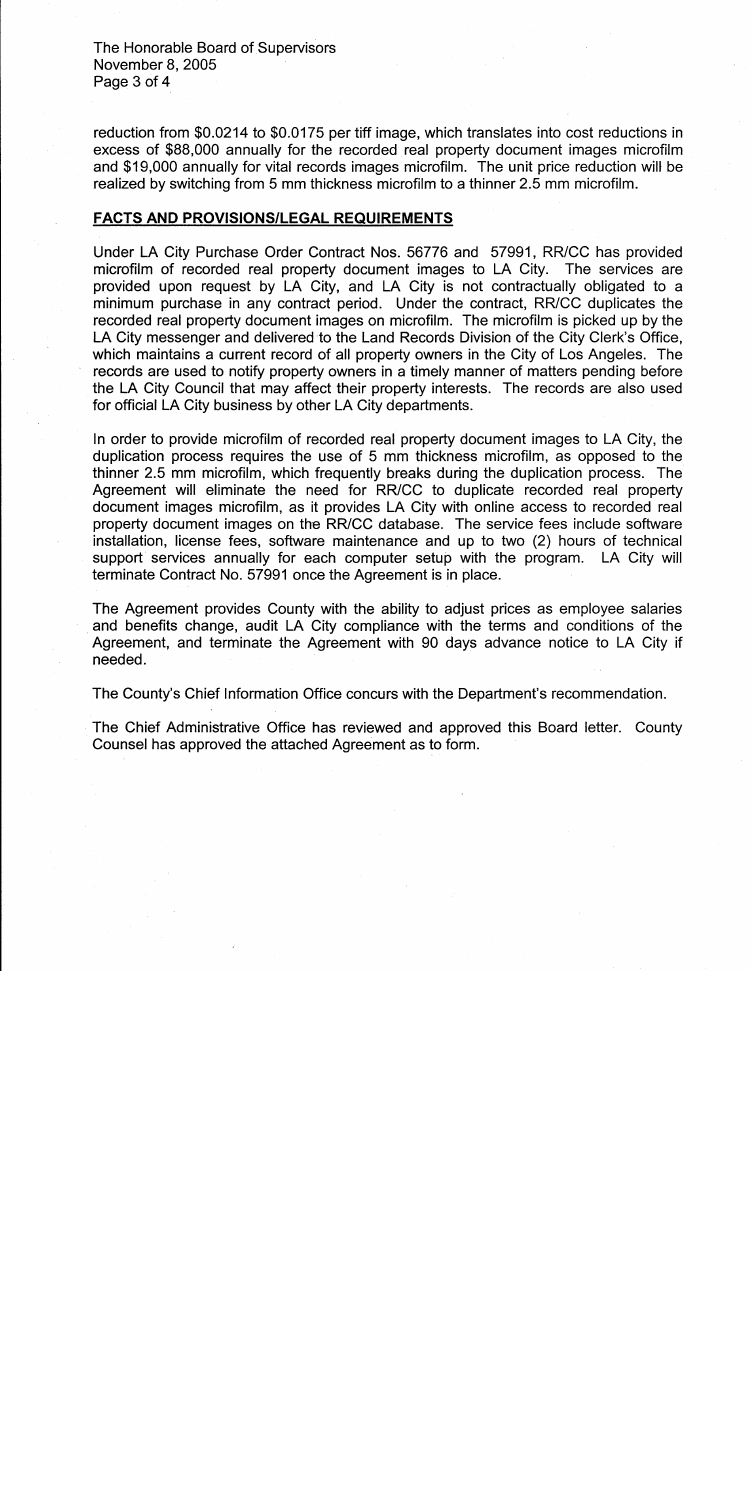The Honorable Board of Supervisors November 8, 2005 Page 4 of 4

### **CONTRACTING PROCESS**

There was no contracting process associated with the Agreement.

### **IMPACT ON CURRENT SERVICES**

Approval of the Agreement will provide a fast, efficient, and effective method of RR/CC providing LA City with recorded real property document images, which will better serve LA City residents and strengthen County/City partnership in improving public services.

Approval of the Agreement will also benefit County as follows:

- Continuation of revenue for service provided.  $\bullet$
- Eliminate the need to duplicate microfilm.
- Realize microfilm conversion price reduction from \$0.0214 to \$0.0175 per tiff image, which translates into total cost reductions in excess of \$107,000 annually.

### **CONCLUSION**

Upon approval of the recommendation, it is requested that the Executive Officer/Clerk of the Board return one original stamped copy of the adopted Board letter to:

> **County of Los Angeles Registrar-Recorder/County Clerk** 12400 Imperial Highway, Room 7201 Norwalk, CA 90650 Attention: Ngozi Ume Head, Management Services

Respectfully submitted,

CONNY B. McCORMACK Registrar-Recorder/County Clerk

CBM:NU:rl

Attachment (1)

c: Chief Administrative Officer **County Counsel** 

Reviewed by:

JON W. FULLINWIDER

Chief Information Officer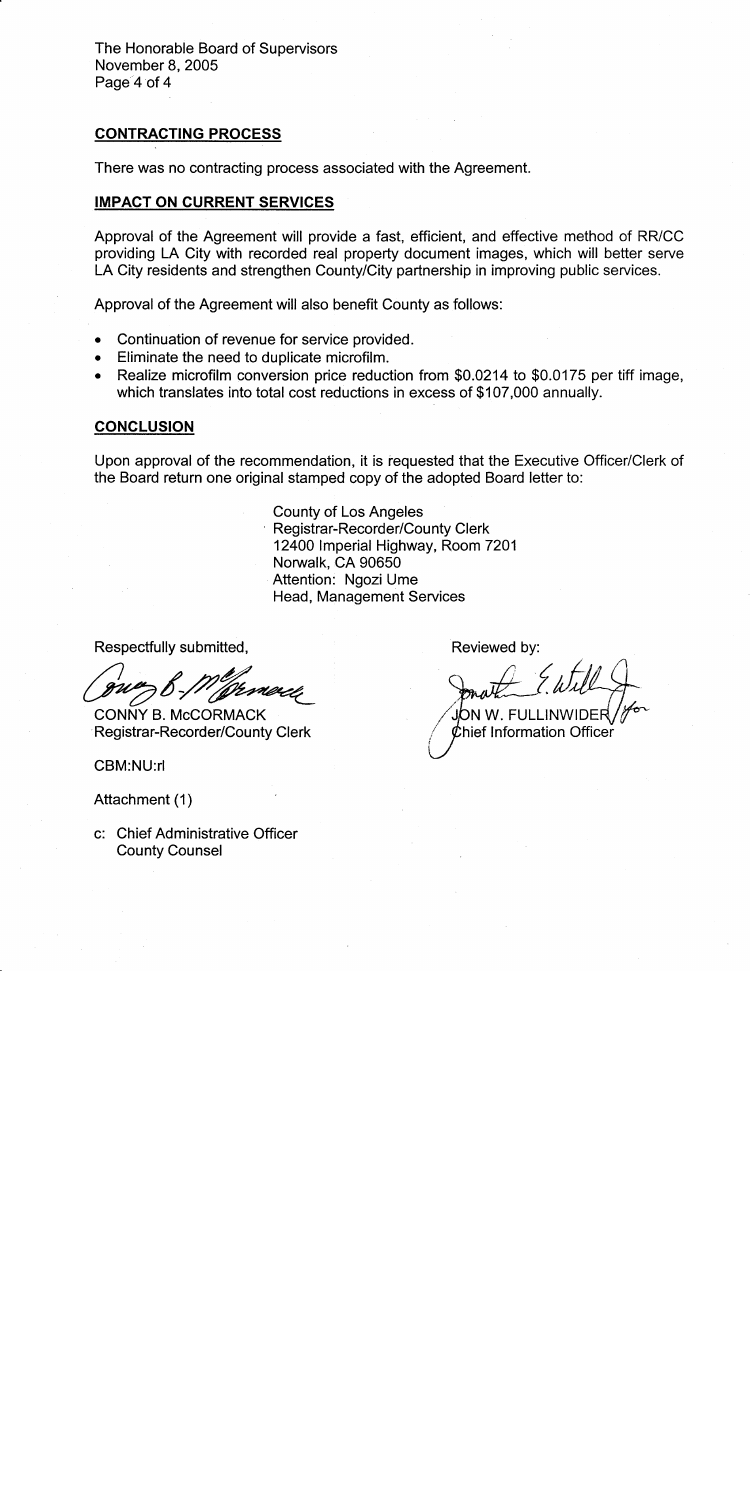| <b>CIO ANALYSIS</b><br>MEMORANDUM OF UNDERSTANDING (MOU) WITH THE CITY OF LOS ANGELES<br>FOR ONLINE ACCESS OF REAL PROPERTY DEED IMAGES             |
|-----------------------------------------------------------------------------------------------------------------------------------------------------|
| <b>CIO RECOMMENDATION:</b><br><b>APPROVE</b><br><b>APPROVE WITH MODIFICATION</b><br><b>DISAPPROVE</b>                                               |
| <b>Contract Type:</b><br><b>New Contract</b><br><b>Contract Amendment</b><br><b>Contract Extension</b><br><b>Sole Source Contract</b><br><b>MOU</b> |
| <b>New/Revised Contract Term:</b><br>Base Term: N/A<br># of Option Yrs N/A                                                                          |
| <b>Contract Components:</b><br><b>Software</b><br><b>Hardware</b><br><b>Telecommunications</b><br><b>Professional Services</b>                      |
| <b>Project Executive Sponsor: Michael Petrucello</b>                                                                                                |
| <b>Budget Information:</b>                                                                                                                          |

#### $\begin{array}{c|c}\n\hline\n\text{\$ N/A} \\
\hline\n\text{\$ N/A}\n\end{array}$ Y-T-D Contract Amount Requested Contract Amount<br>Aggregate Contract Amount  $\overline{\$~N/A}$

# **Project Background:**

| Yes No | Question                                                                               |  |
|--------|----------------------------------------------------------------------------------------|--|
|        | $\Box$ $\Box$ is this project legislatively mandated?                                  |  |
|        | $ \Box $ $\boxtimes$ $ $ is this project subvented? If yes, what percentage is offset? |  |

## **Strategic Alignment:**

| Yes                    | <b>No</b>   | <b>Question</b>                                                                                                          |
|------------------------|-------------|--------------------------------------------------------------------------------------------------------------------------|
| $\mathsf{I}\mathsf{X}$ |             | Is this project in alignment with the County of Los Angeles Strategic Plan?                                              |
| $\boxtimes$            |             | Is this project consistent with the currently approved Department Business<br><b>Automation Plan?</b>                    |
| IX                     |             | Does the project's technology solution comply with County of Los Angeles IT<br><b>Directions Document?</b>               |
| $\boxtimes$            |             | Does the project technology solution comply with preferred County of Los Angeles<br>IT Standards?                        |
|                        | $\boxtimes$ | Has data for this contract and/or project been entered into the Information<br><b>Technology Tracking System (ITTS)?</b> |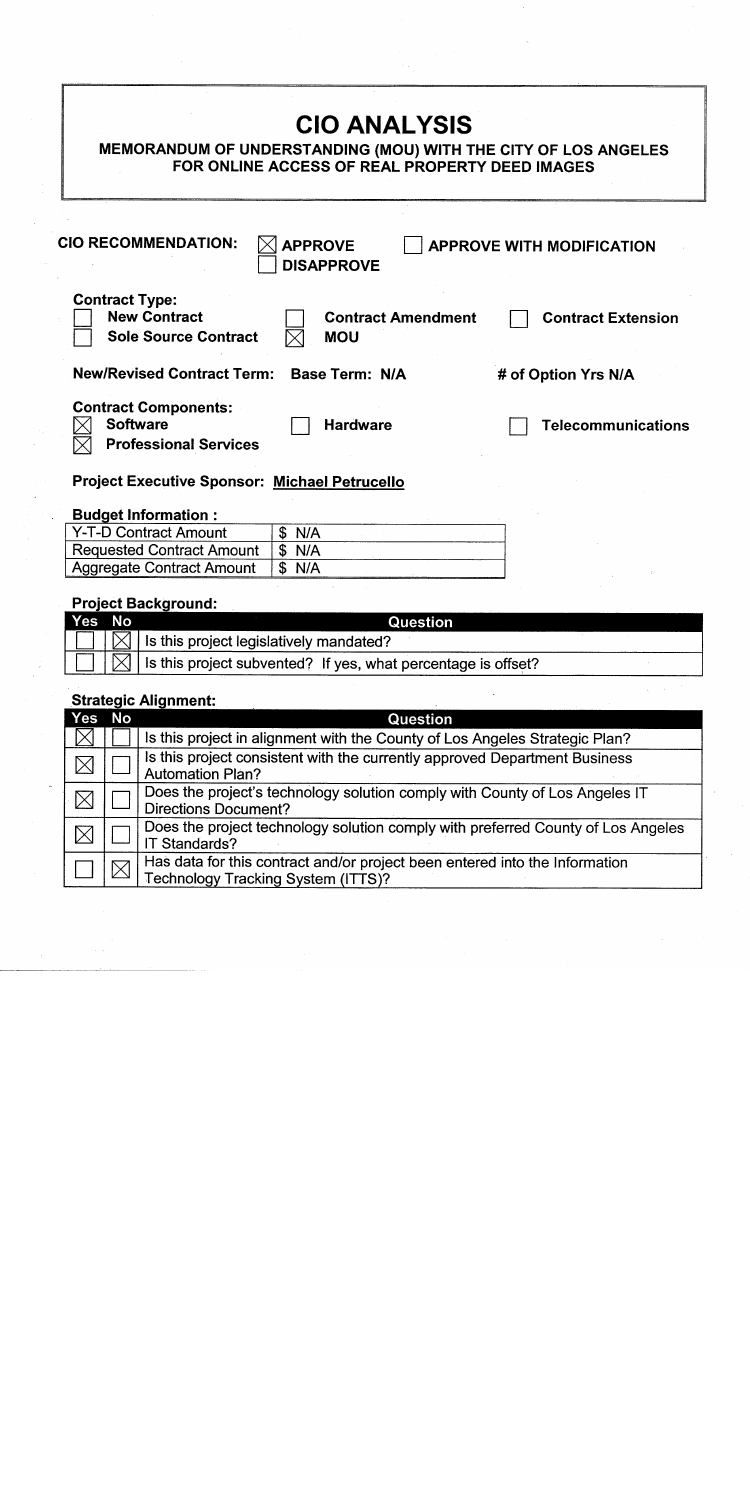### **Project/Contract Description:**

The Department of Registrar-Recorder/County Clerk (RR/CC) is requesting your Board to delegate authority to the Registrar-Recorder/County Clerk, or her designee, to sign a Memorandum of Understanding (MOU) with the City of Los Angeles (LA City) for online access of real property images for a period of five years with five one-year renewal options. The RR/CC is also requesting delegated authority to exercise renewal options; amend the MOU if needed to reflect service changes and; terminate the MOU pursuant to the termination provisions contained in the Agreement contingent on approvals from County Counsel and the Chief Administrative Office and written notification to the Board and CAO 15 days prior to termination. Under the MOU, LA City will be charged an estimated initial set-up fee of \$14,911 and an annual maintenance fee of \$2,990.

### **Background:**

Several LA City departments use copies or images of recorded deeds from RR/CC for various uses, including;

- Notifying property owners of City Council public hearings and meetings on issues that may impact their property interests;
- Evaluating and determining if building permits may be issued;  $\bullet$
- Acquiring and determining disposition of easements and right-of-ways for public works projects and infrastructure;
- Evaluating and determining if a Real Property lot has been illegally subdivided/split;
- Notifying property owners of City sponsored workshops; and
- Maintaining the City's Landbase Information for Geographic Information System Mapping by referencing parcel boundaries and easement information.

Currently, LA City departments update their records using microfilmed recorded deed images purchased from the RR/CC and paper copies obtained through on-site visits to the RR/CC offices. Under this MOU, the RR/CC will install internally developed software on LA City computers to enable the city to securely view and print RR/CC real property deed images online from city offices.

### **Project Justification/Benefits:**

Your Board's approval will better automate this largely manual process, eliminate the need for microfilm, and improve LA City access to current information to better serve city residents.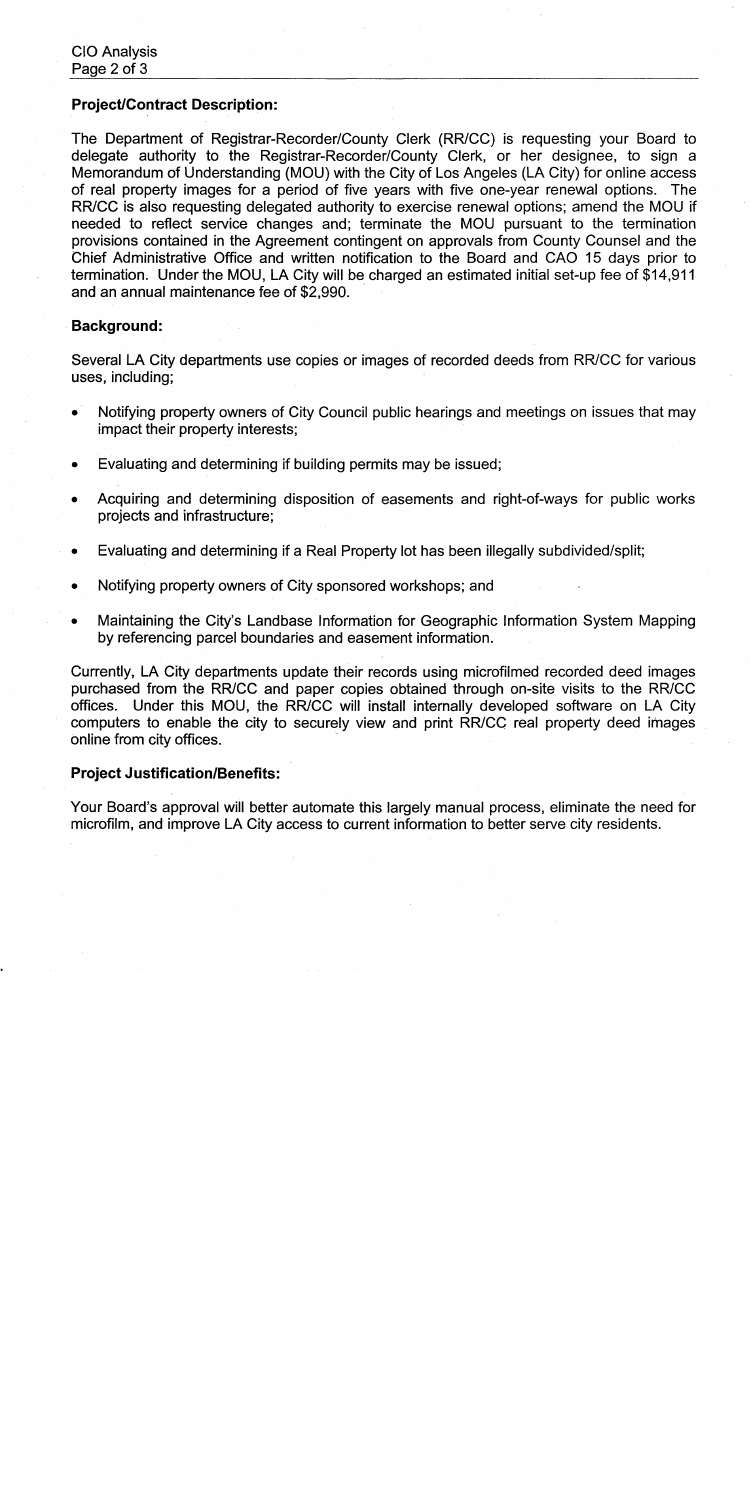### **Project Metrics**

The primary metric is the ability for LA City to successfully access online RR/CC real property deed images.

### **Impact If Proposal Is Not Approved**

The City of LA's ability to access current real property deed information would be constrained if the Board does not approve this agreement.

### **Alternatives Considered:**

No other alternatives were considered.

### **Project Risks:**

**None** 

### **Risk Mitigation Measures:**

None

### **Financial Analysis:**

Under the MOU, LA City will be charged an estimated initial set-up fee of \$14,911 and an annual fee of \$2,990.

### **CIO Concerns:**

**None** 

### **CIO Recommendations:**

The CIO recommends approval of this agreement.

### **CIO APPROVAL**

| Date Received: | $\frac{1}{2}$ | 23  | 260                    |
|----------------|---------------|-----|------------------------|
| Prepared by:   |               |     |                        |
| Date:          | $\ddot{o}$    | コフ  | $\int_0^\infty \sigma$ |
| Approved:      |               |     |                        |
| Date:          |               | 16. |                        |

 $\bigcap$ 

P:\Drafts\rrcclacitymou.doc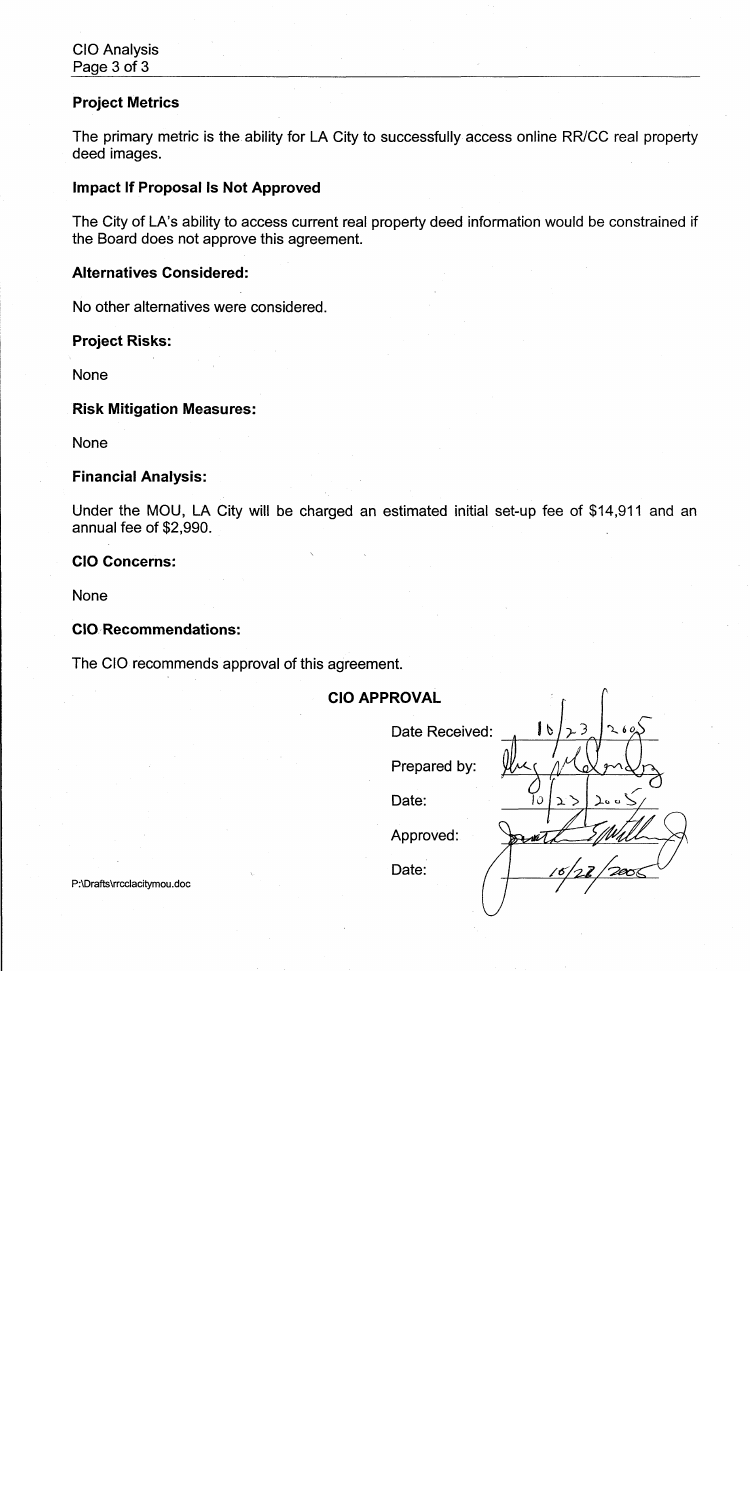## **MEMORANDUM OF UNDERSTANDING**

## **BETWEEN**

## **COUNTY OF LOS ANGELES**

## **AND**

## **CITY OF LOS ANGELES**

### **FOR**

## **ONLINE ACCESS TO RECORDED**

# **REAL PROPERTY DOCUMENT IMAGES**

Prepared by:

Department of the Registrar-Recorder/County Clerk Finance and Management Division/Contracts Section 12400 Imperial Highway, Room 5203 Norwalk, CA 90650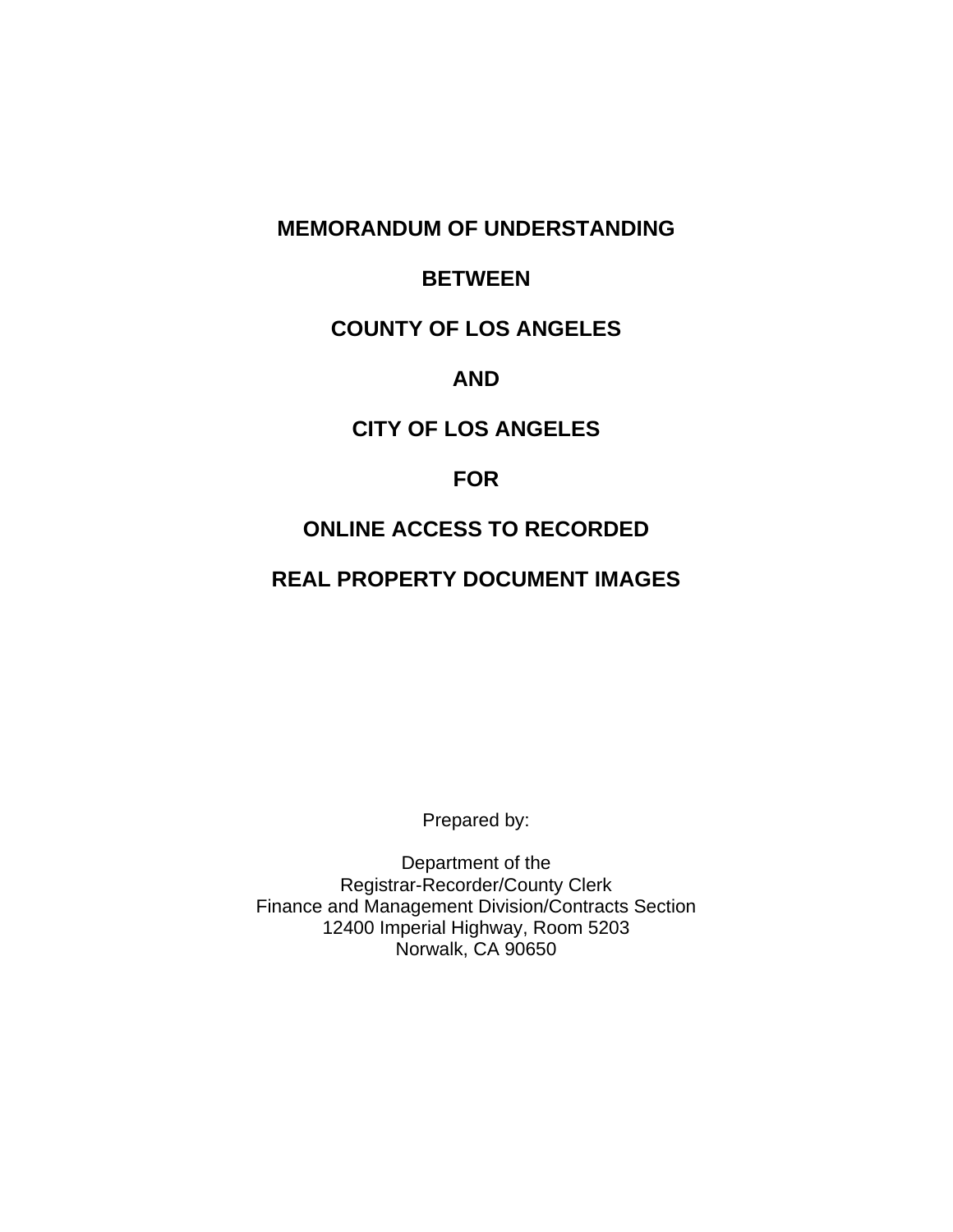### **MEMORANDUM OF UNDERSTANDING BETWEEN COUNTY OF LOS ANGELES AND CITY OF LOS ANGELES FOR ONLINE ACCESS TO RECORDED REAL PROPERTY DOCUMENT IMAGES**

 This Memorandum of Understanding ("Agreement") is made and entered into effective as of \_\_\_\_\_\_\_\_\_\_\_\_\_\_\_\_\_\_\_\_\_\_\_\_\_\_\_\_\_\_\_\_, 2005 by and between the County of Los Angeles, a political subdivision of the State of California ("County"), by and through its Department of the Registrar-Recorder/County Clerk ("RR/CC"), and the City of Los Angeles ("LA CITY"), by and through the LA CITY Clerk's Office ("City Clerk"). County and LA CITY are hereinafter sometimes referred to collectively as the "Parties" and each individually as a "Party."

 WHEREAS, certain LA CITY departments (the "Departments") are responsible for providing various services ("Services") to residents living within the boundaries of LA CITY;

 WHEREAS, in connection with the provision of the Services, the Departments use copies or images of real property documents which have been recorded with the RR/CC (such recorded documents, the "Real Property Documents");

 WHEREAS, the Services requiring use of the Real Property Documents by the Departments include, but are not limited to:

- Notifying property owners of LA CITY Council public hearings and meetings on matters that may affect their property interests;
- Evaluating and determining if building permits may be issued;
- Acquiring and determining disposition of easements and right-of-ways for public works projects and infrastructure;
- Evaluating and determining if a parcel of real property has been illegally subdivided/split;
- Notifying real property owners of LA CITY-sponsored workshops.
- Maintaining LA CITY's landbase information for Geographic Information System ("GIS") mapping by referencing parcel boundaries and easement information;
- Conducting other related LA CITY business;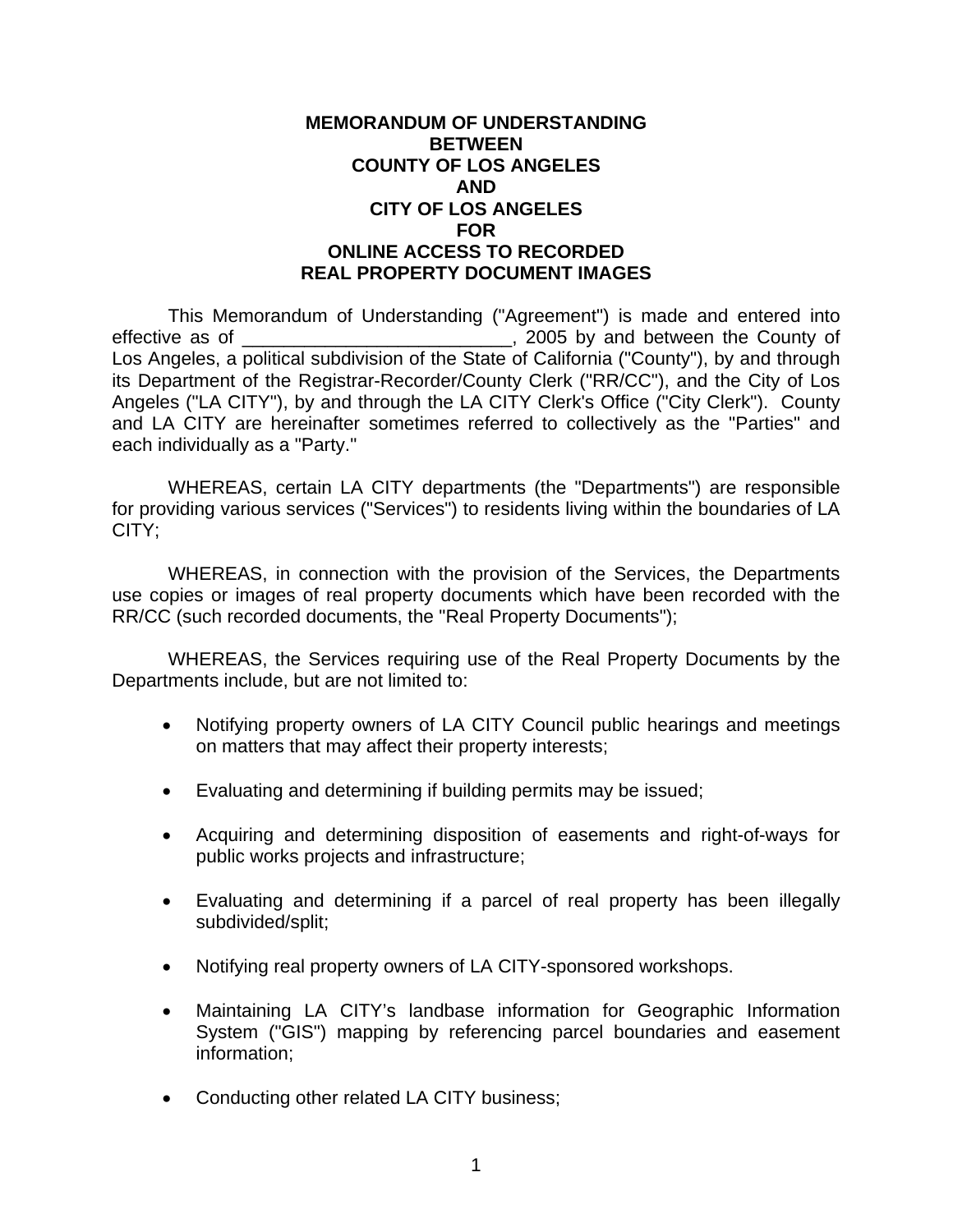WHEREAS, the Departments currently access images of the Real Property Documents through (i) microfilm thereof purchased from the RR/CC, (ii) paper copies thereof obtained by Department employees from RR/CC sites, and (iii) third-party data providers;

 WHEREAS, RR/CC maintains images of the Real Property Documents which are accessible online through the RR/CC Document Imaging System ("DIS");

 WHEREAS, access by the Departments to images of the Real Property Documents through the DIS will provide LA CITY with the ability to view and print the Real Property Documents from multiple LA CITY locations;

 WHEREAS, use of the DIS by the Departments will significantly reduce Department employee travel time to RR/CC for paper copies of the Real Property Documents; eliminate storage costs and the need for space to house microfilm; and reduce LA CITY's reliance on subscriptions to third-party data providers.

 NOW, THEREFORE, in consideration of the mutual covenants herein set forth and the mutual benefits to be derived therefrom, the Parties agree as follows:

### **A. PURPOSE.**

The purpose of this Agreement is to provide the Registered Departments (as such term is defined below) with online access to the RR/CC's database of Real Property Documents through the DIS, which will allow the Registered Departments to view and print Real Property Documents from LA CITY computers for the purpose of conducting LA CITY business.

### **B. GENERAL TERMS AND CONDITIONS.**

- 1. This Agreement shall take effect upon the execution hereof by the Parties, and shall expire five (5) years thereafter (hereinafter, the "Initial Term"), unless sooner terminated or extended, in whole or in part, as provided in this Agreement. Upon expiration of the Initial Term, and upon mutual agreement by the Parties, the City and County may renew this Agreement for five (5) additional one-year terms (each such additional term, hereinafter an "Extended Term") one (1) year at a timethrough a written amendment to this Agreement.
- 2. Either Party may terminate this Agreement by giving ninety (90) days prior written notice thereof to the other Party.
- 3. This Agreement may be modified or amended only upon the mutual written consent of the Parties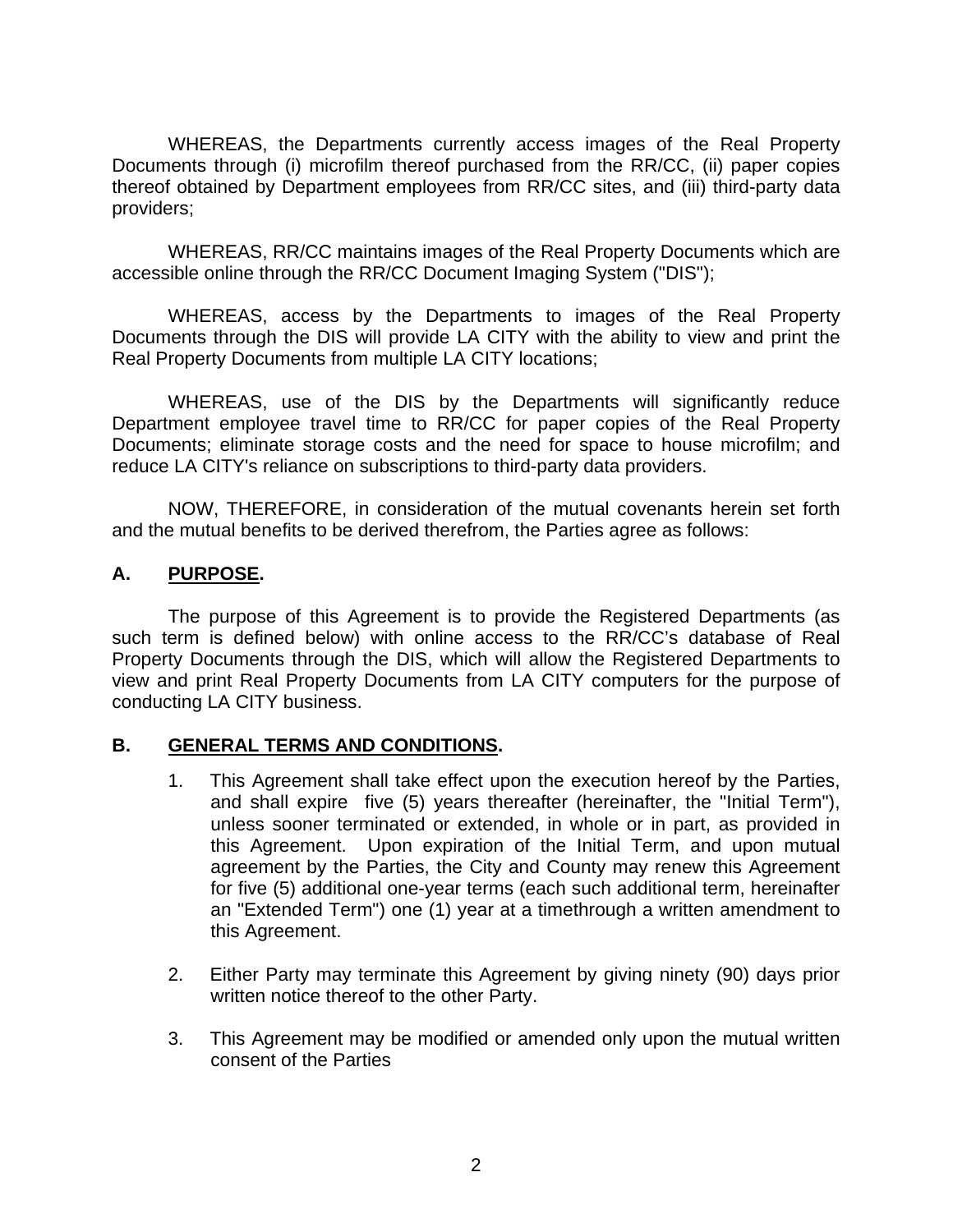- 4. Departments which have registered for access to the DIS under this Agreement (the "Registered Departments") are set forth on Exhibit 1 (Registered LA CITY Departments) attached hereto and incorporated herein by this reference. Any additions, deletions or other changes to Exhibit 1 (Registered LA CITY Departments) shall be effectuated by a written amendment to this Agreement in accordance with Paragraph 3 above, provided, however, that any such change to Exhibit 1 (Registered LA City Departments) shall be made only with the prior approval of the City Clerk after consultation with the RR/CC.
- 5. The Registered Departments shall be subject to the terms and conditions of this Agreement.
- 6. The County shall provide online access to the DIS to the Registered Departments at the prices set forth on Exhibit 2 (Pricing Schedule) attached hereto and incorporated herein by this reference.
- 7. The County may effectuate changes to Exhibit 2 (Pricing Schedule) by a written amendment to this Agreement in accordance with Paragraph 3 above, provided, however, that (i) any such changes shall become effective the following July 1, and (ii) the County shall notify LA CITY of any such changes by written notice not less than (90) days prior to the effective date of such changes.
- 8. The installation of YODA (Your Online Document Access) software on LA CITY computers under this Agreement is **solely** to allow the Registered Departments to view and print Real Property Documents.
- 9. All printed Real Property images shall contain the overlay "For Government Use Only" imprinted on each page.
- 10. The County contact for this Agreement is:

**Barbara Murray, Manager Recorder and Management Systems Division County of Los Angeles Registrar-Recorder/County Clerk 12400 Imperial Highway, Technical Services, Rm 6014 Norwalk, CA 90650 Telephone Number: (562) 462-2706 Fax Number: (562) 864-8013 E-mail Address: bmurray@rrcc.co.la.ca.us**

Unless otherwise provided under this Agreement, all notices, submissions or deliveries to be made to County under this Agreement shall be directed as indicated above.

11. The LA CITY contact for this Agreement is: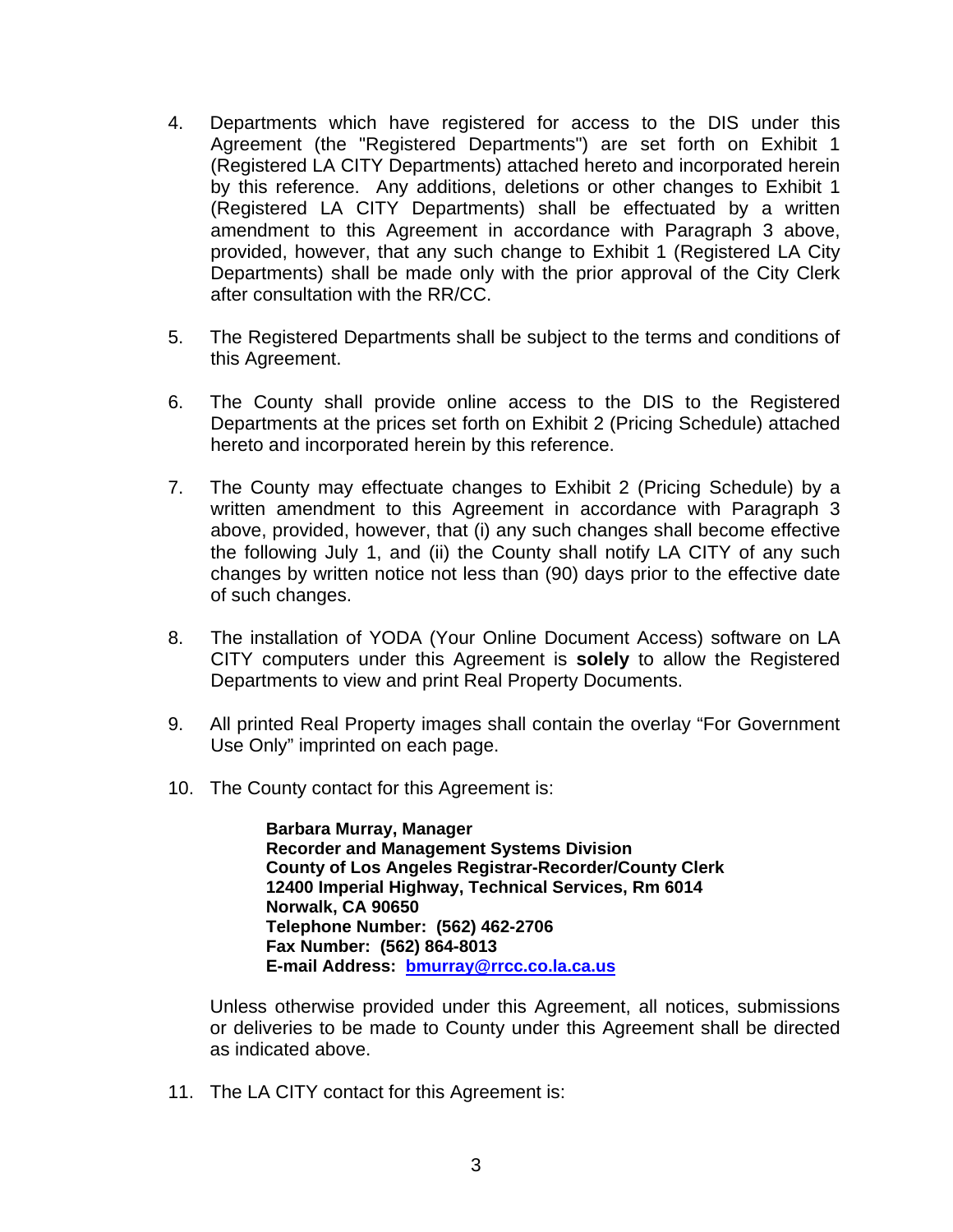**Greg Allison, Director of Systems City of Los Angeles Office of the City Clerk – Systems 200 N. Spring Street Rm. 232 Los Angeles, CA 90012 Telephone Number: (213) 978-0351 Fax Number: (213) 978-0343 E-mail Address: gallison@clerk.lacity.org**

Unless otherwise provided under this Agreement, all notices, submissions or deliveries to be made to LA CITY under this Agreement shall be directed as indicated above.

## **C. COUNTY RESPONSIBILITIES.**

- 1. Upon the written request of LA CITY, County shall install YODA software on Registered Department computers which will allow access to the DIS, at the prices set forth on Exhibit 2 (Pricing Schedule).
- 2. County shall provide software maintenance and two (2) hours of technical support services annually for each Registered Department computer on which the YODA software have been installed pursuant to Section C, Paragraph 1 above for the price set forth on Exhibit 2 (Pricing Schedule) commencing in the fiscal year (July 1 through June 30) following the initial installation.
- 3. County shall invoice each Registered Department annually and no later than June 1<sup>st</sup> of each year for all amounts due and payable to County under this Agreement, and shall direct such invoice as indicated on Exhibit 1 (Registered LA CITY Departments).

## **D. LA CITY RESPONSIBILITIES.**

1. LA CITY shall cause each LA CITY employee having access to the DIS under this Agreement to complete and execute Exhibit 3 (User Registration for Access to the Registrar-Recorder/County Clerk Data Center) attached hereto and incorporated herein by this reference, and shall submit each completed and executed form to County prior to County's installation of YODA software. Exhibit 3 (User Registration for Access to the Registrar-Recorder/County Clerk) shall also be used by LA CITY for changes or deletions to Department employees' access. LA CITY shall notify County prior to any such changes or deletions to LA CITY employees' access to the DIS. Notification shall be addressed to County's contact as set forth in Section A, Paragraph 10 of this Agreement.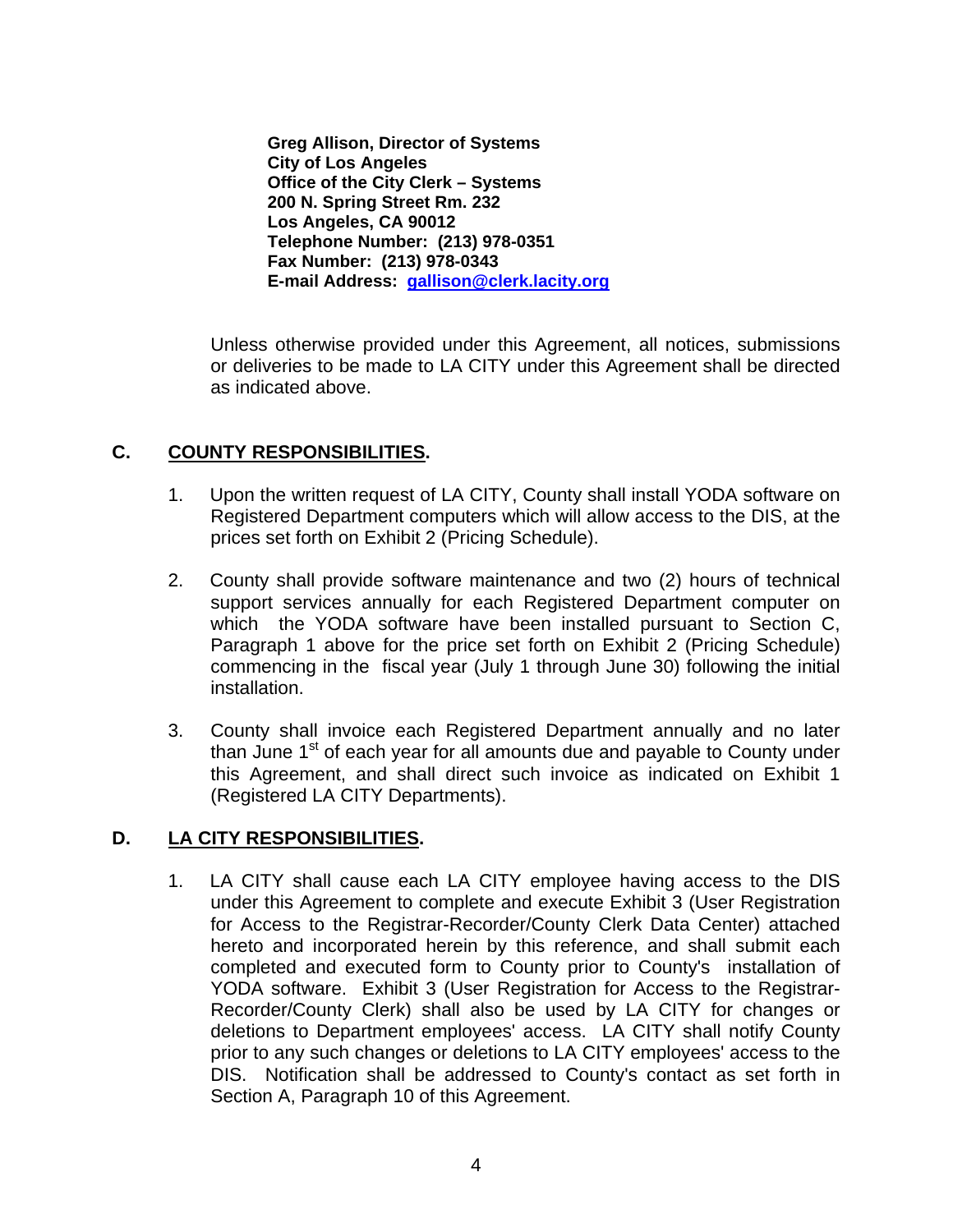- 2. LA CITY shall procure and cause to be installed NetManage Rumba Telnet Edition software, version 7.1.0 or higher, on each Registered Department computer which will have access to the DIS.
- 3. Upon written demand (invoice) by County to a Registered Department hereunder, such Registered Department shall pay to County such amounts as set forth on said written demand (invoice).
- 4. LA CITY shall maintain the confidentiality of all records obtained from County under this Agreement in accordance with all applicable State and Federal laws and regulations.
- 5. LA CITY shall restrict its use of Real Property Documents to official LA CITY business.
- 6. LA CITY shall inform all of its officers, employees, and agents having access to the Real Property Documents of the confidentiality provisions of this Agreement to ensure that all information is safeguarded from improper disclosure in accordance with applicable State and Federal laws and regulations.
- 7. The County retains the right to audit LA CITY compliance with the terms and conditions of this Agreement. In the event that an audit is conducted by County or any State or Federal auditor in connection to this Agreement, LA CITY shall be solely liable for their respective audit findings and sanctions, if any.
- 8. LA CITY shall be responsible for any additional cost or fees incurred in connection with its online access to the Real Property Documents, included, but not limited to, any licensing fees or costs which may be imposed by software manufacturers.
- 9. LA CITY shall not copy or modify County computer software without the prior express written consent of County.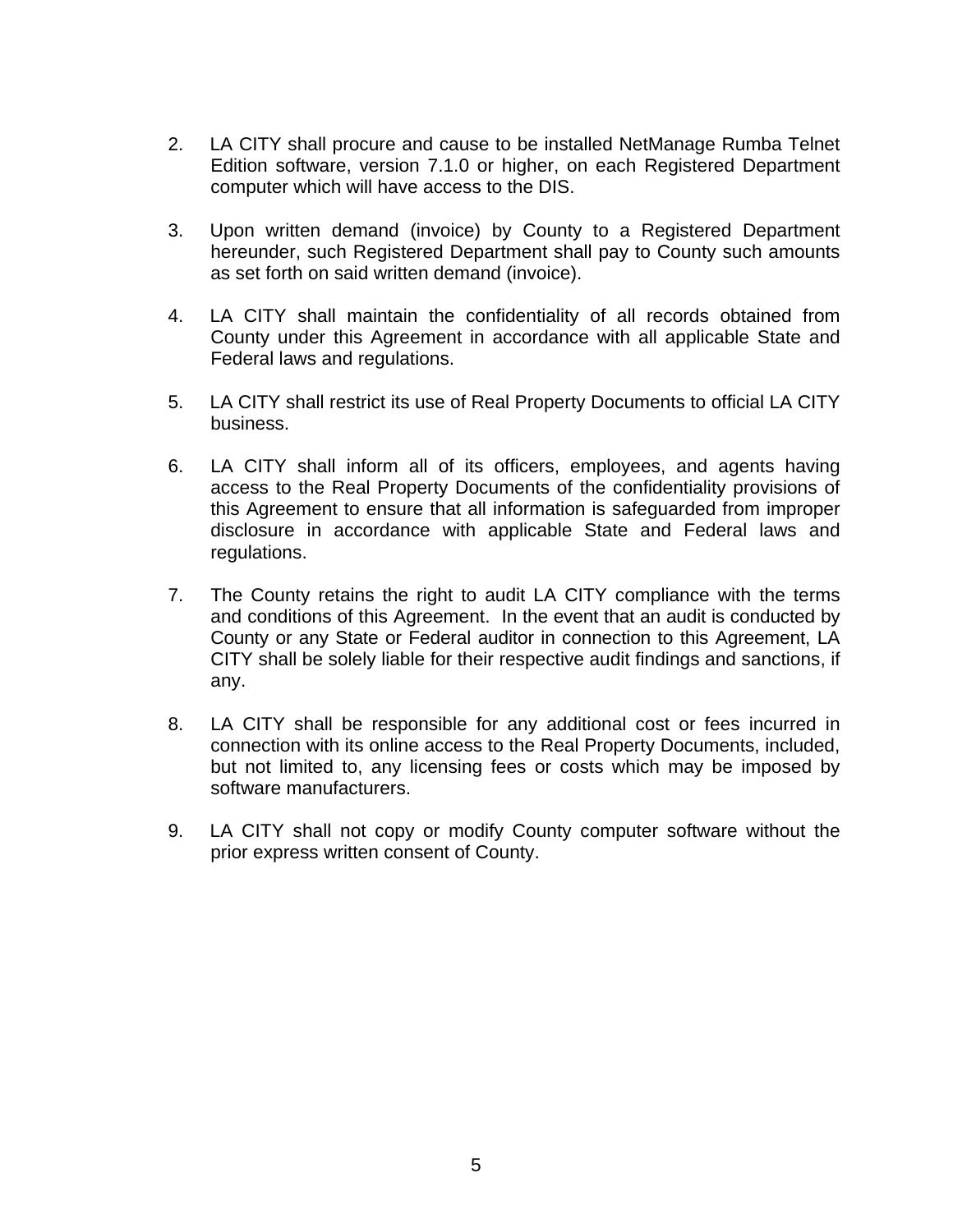## **E. SOFTWARE OWNERSHIP AND LICENSING.**

Subject to the terms and conditions herein and any use restrictions set forth in this Agreement, County grants to LA CITY a non-exclusive, nontransferable license to use County's YODA (Your Online Document Access) software to be installed on Registered Department computers under this Agreement. The license shall commence on the effective date of this Agreement and shall continue in effect until the expiration or other termination of this Agreement.

[THIS SPACE LEFT BLANK INTENTIONALLY]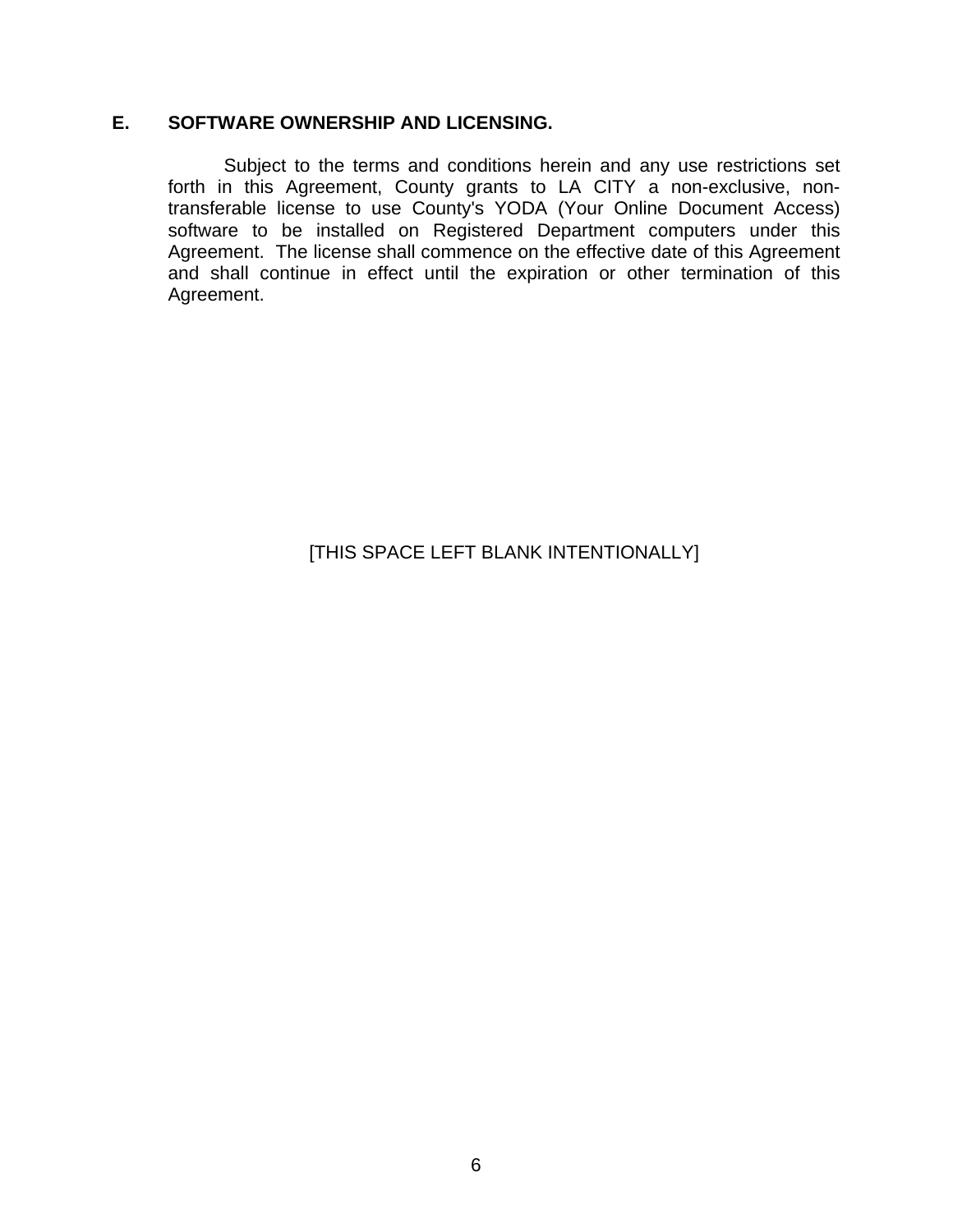### **MEMORANDUM OF UNDERSTANDING BETWEEN COUNTY OF LOS ANGELES AND CITY OF LOS ANGELES FOR ONLINE ACCESS TO RECORDED REAL PROPERTY DOCUMENT IMAGES**

IN WITNESS WHEREOF, the Parties have executed this Memorandum of Understanding on the date first indicated above.

> **CITY OF LOS ANGELES** OFFICE OF THE CITY CLERK

**FRANK T. MARTINEZ City Clerk** 

APPROVED AS TO FORM AND LEGALITY: ROCKARD J. DELGADILLO **City Attorney** 

 $By_$ 

**Deputy City Attorney** 

#### **COUNTY OF LOS ANGELES**

**CONNY B. McCORMACK Registrar-Recorder/County Clerk** 

**APPROVED AS TO FORM:** RAYMOND G. FORTNER, JR. **County Counse** 

By. Jose Silva

**Principal Deputy County Counsel**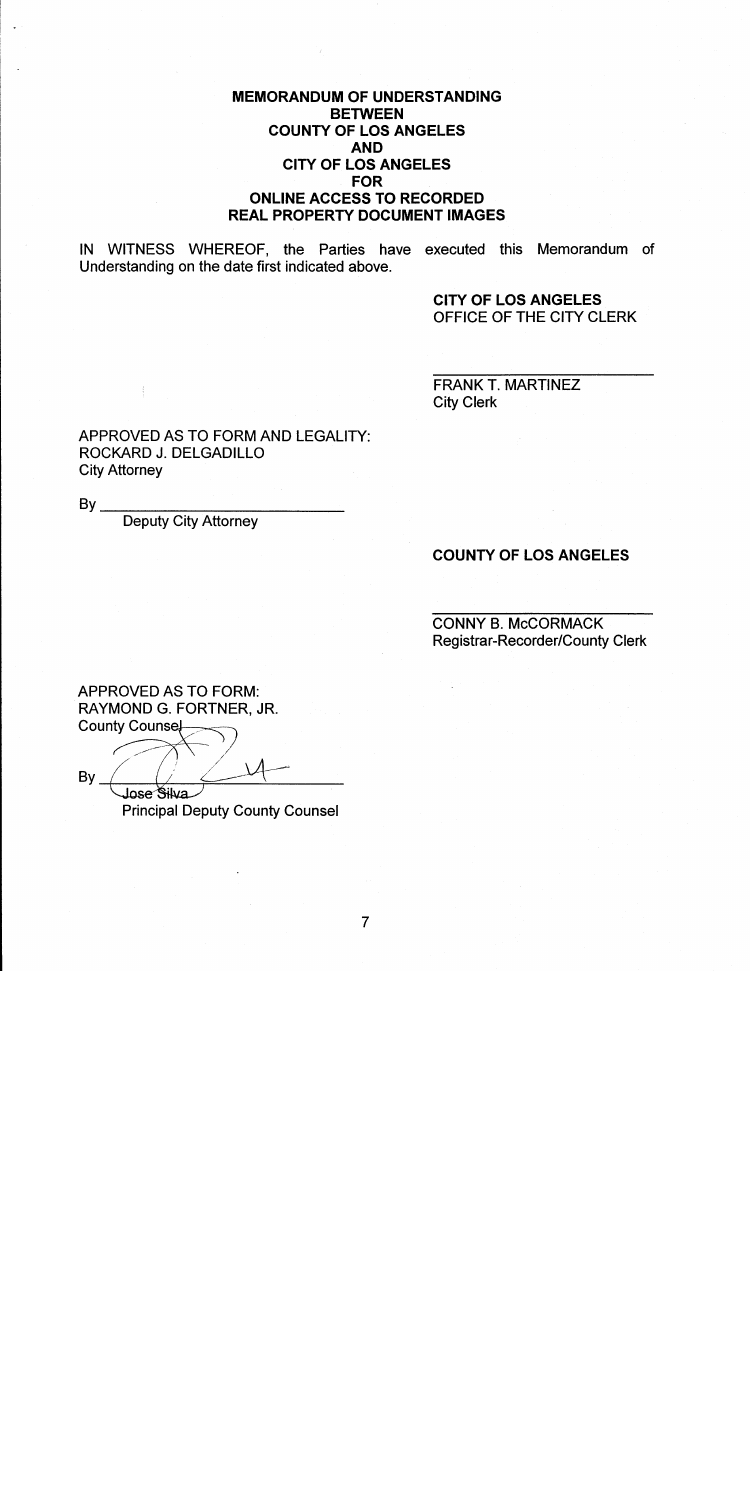### **REGISTERED LA CITY DEPARTMENTS**

|                  | <b>User</b>                                                 | <b>Install Location/Address</b>                                                                                   | <b>Invoice/Billing Address</b>                                                                 | <b>Contact Name</b>                                 | <b>Contact</b> | # of             |
|------------------|-------------------------------------------------------------|-------------------------------------------------------------------------------------------------------------------|------------------------------------------------------------------------------------------------|-----------------------------------------------------|----------------|------------------|
|                  | <b>Department</b>                                           | (include room no.)                                                                                                |                                                                                                |                                                     | <b>Phone</b>   | <b>Computers</b> |
| $\overline{1}$ . | Office of the City<br><b>Clerk</b>                          | 1.) Systems Division<br>200 N. Spring St.<br>Rm 232 - City Hall<br>Los Angeles, CA 90012                          | 200 N. Spring St.<br>Rm. 232 - City Hall<br>Los Angeles, CA 90012<br>Attn: Greg Allison        | Greg Allison<br>Director of Systems                 | 213-978-0351   |                  |
|                  |                                                             | 2.) Land Records Division<br>201 N. Figueroa<br>Rm. 730<br>Los Angeles, CA 90012                                  | (Same As Above)                                                                                | <b>Greg Allison</b><br><b>Director of Systems</b>   | 213-978-0351   |                  |
| $\overline{2}$ . | <b>City Planning</b><br>Department                          | 1.) Systems and Mapping<br><b>Division</b><br>200 N. Spring St.<br>$Rm. 825 - City Hall$<br>Los Angeles, CA 90012 | 200 N. Spring St.<br>$Rm. 825 - City Hall$<br>Los Angeles, CA 90012<br>Attn: Eva Yuan-McDaniel | Eva Yuan-McDaniel<br>Director of Systems            | 213-978-1399   |                  |
| $\overline{3}$ . | Department of<br>Public Works -<br>Bureau of<br>Engineering | 1.) Mapping Division<br>201 N. Figueroa<br>Rm. 1150<br>Los Angeles, CA 90012                                      | 201 N. Figueroa<br>Rm. 1150<br>Los Angeles, CA 90012<br>Attn: Randy Price                      | <b>Randy Price</b><br>Division Manager -<br>Mapping | 213-482-7120   |                  |
|                  |                                                             | 2.) Real Estate Division<br>600 S. Spring St.<br>Rm. 700<br>Los Angeles, CA 90012                                 | (Same As Above)                                                                                | <b>Randy Price</b><br>Division Manager -<br>Mapping | 213-482-7120   |                  |
| $\overline{4}$ . | Department of<br><b>Building and Safety</b>                 | 1.) Financial Services<br>201 N. Figueroa<br>Rm. 940<br>Los Angeles, CA 90012                                     | 201 N. Figueroa<br>Rm. 1050<br>Los Angeles, CA 90012<br>Attn: David Schnitger                  | David Schnitger<br>Director of Systems              | 213-482-6708   |                  |
|                  |                                                             | 2.) Records Management<br>201 N. Figueroa<br>Rm. 790<br>Los Angeles, CA 90012                                     | (Same as Above)                                                                                |                                                     |                |                  |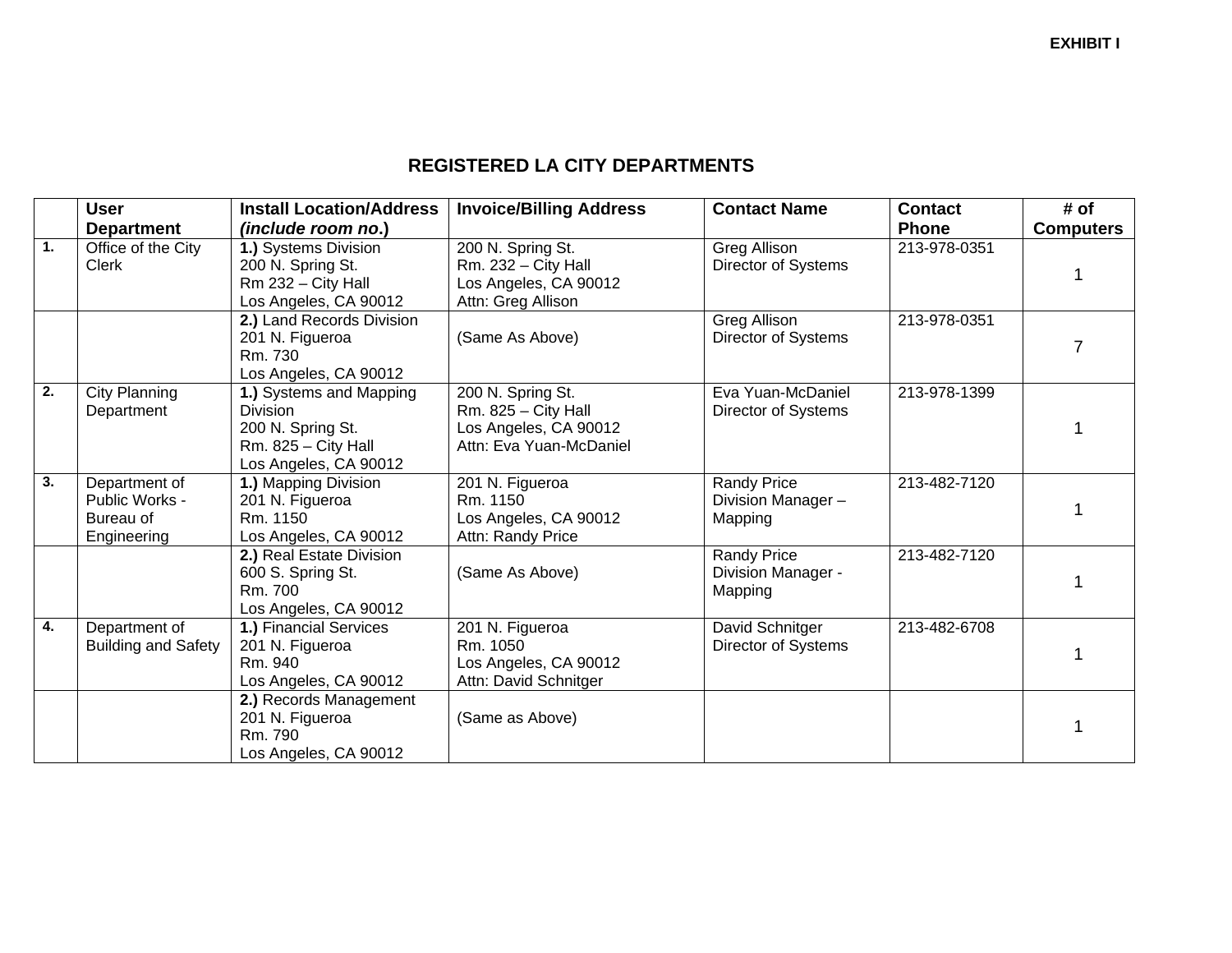# **PRICING SCHEDULE**

## **A. Start-Up Cost Per Computer:**

| <b>DESCRIPTION</b>                    | <b>COST</b> |
|---------------------------------------|-------------|
| RR/CC Set-Up Cost (Staff)             | \$230.00    |
| <b>Software Licensing Cost</b>        | \$687.00    |
| <b>Annual Software Maintenance</b>    | \$130.00    |
| <b>Annual RR/CC Technical Support</b> |             |
| (2 Hours Maximum)                     | \$100.00    |

## **TOTAL \$1,147.00**

## **B. Annual Cost Per Computer:**

| <b>DESCRIPTION</b>                                           | <b>COST</b> |  |  |
|--------------------------------------------------------------|-------------|--|--|
| Annual Software Maintenance                                  | \$130.00    |  |  |
| Annual RR/CC Technical Support<br>(2 Hours Maximum Per Year) | \$100.00    |  |  |

## **TOTAL \$230.00**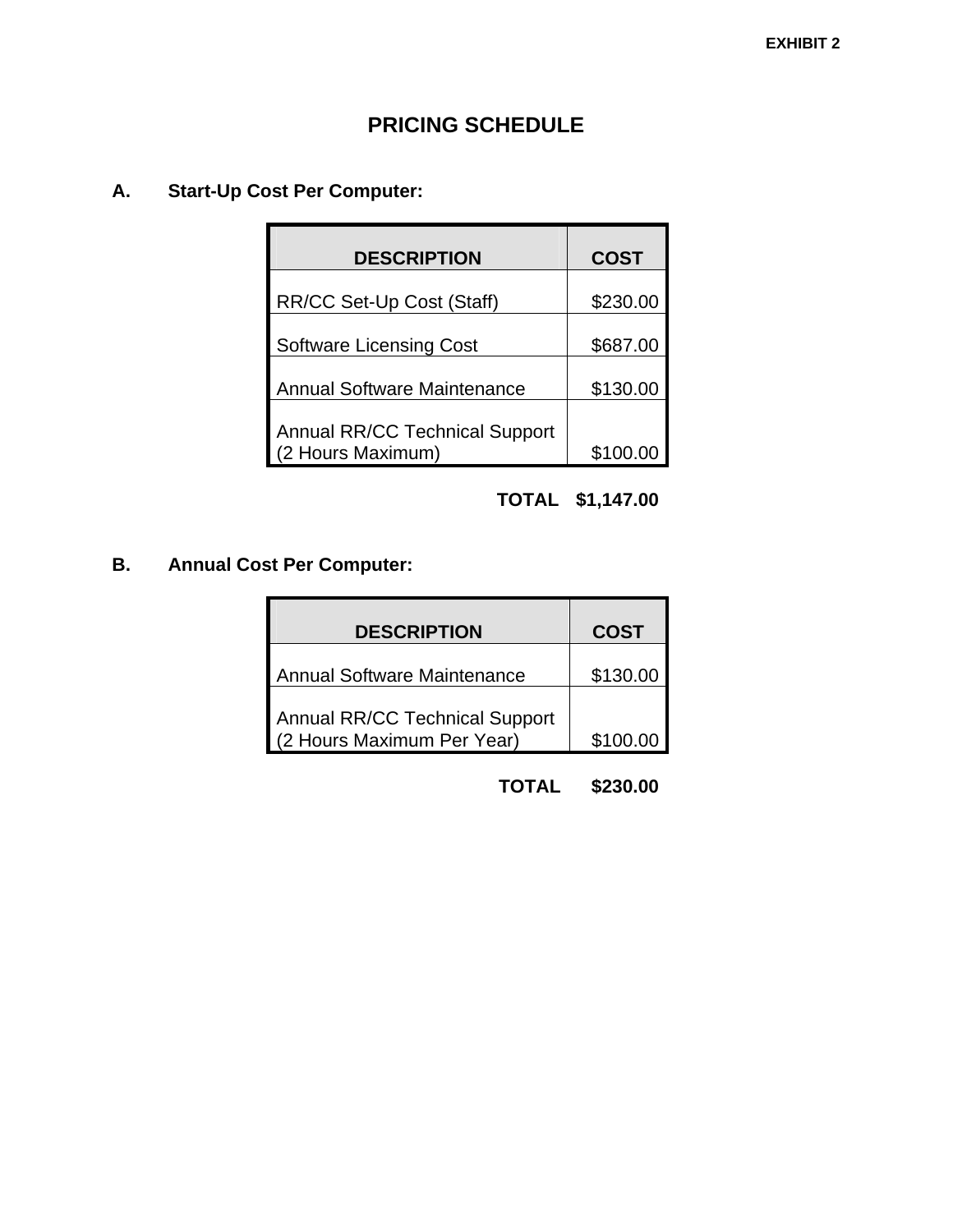

# USER REGISTRATION FOR ACCESS TO THE REGISTRAR-RECORDER/COUNTY CLERK DATA CENTER **AGENCIES**

|                                                                                                                                                                                                                               | 2) Check One:                | $\Box$ Add ID                    | $\Box$ Delete ID: | $\Box$ Change Access |  |
|-------------------------------------------------------------------------------------------------------------------------------------------------------------------------------------------------------------------------------|------------------------------|----------------------------------|-------------------|----------------------|--|
| 3) Logon ID (change and delete only):                                                                                                                                                                                         |                              |                                  |                   |                      |  |
|                                                                                                                                                                                                                               | <b>USER INFORMATION:</b>     |                                  |                   |                      |  |
| 4) Full Name: the contract of the contract of the contract of the contract of the contract of the contract of the contract of the contract of the contract of the contract of the contract of the contract of the contract of |                              |                                  |                   | 5) Work Phone #: ( ) |  |
|                                                                                                                                                                                                                               |                              |                                  |                   |                      |  |
|                                                                                                                                                                                                                               |                              |                                  |                   |                      |  |
| 9) Employee Status (Check and complete one):                                                                                                                                                                                  |                              |                                  |                   |                      |  |
| □ City Employee# ________________________________ □ Non-Employee                                                                                                                                                              |                              |                                  |                   |                      |  |
| 10) Purpose for access: Manual Communication of Purpose for access:                                                                                                                                                           |                              |                                  |                   |                      |  |
|                                                                                                                                                                                                                               |                              | <b>CHECK REQUIRED FUNCTIONS:</b> |                   |                      |  |
|                                                                                                                                                                                                                               | <b>RECORDER SYSTEMS</b>      |                                  |                   |                      |  |
|                                                                                                                                                                                                                               | <b>VITAL RECORDS</b>         |                                  |                   |                      |  |
|                                                                                                                                                                                                                               | <b>Vital Records Inquiry</b> |                                  |                   |                      |  |
|                                                                                                                                                                                                                               | <b>RECORDABLE DOCUMENTS</b>  |                                  |                   |                      |  |
| Recordable Documents Inquiry                                                                                                                                                                                                  |                              |                                  |                   |                      |  |
| <b>SIGNATURE APPROVAL:</b>                                                                                                                                                                                                    |                              |                                  |                   |                      |  |
| <b>13) EMPLOYEE SIGNATURE</b>                                                                                                                                                                                                 |                              | 14) PHONE                        | <b>DATE</b>       |                      |  |
|                                                                                                                                                                                                                               |                              |                                  |                   |                      |  |
| <b>15) AUTHORIZING MANAGER SIGNATURE</b>                                                                                                                                                                                      |                              | 16) PHONE                        | <b>DATE</b>       |                      |  |
| Forms will not be accepted if incomplete.                                                                                                                                                                                     |                              |                                  |                   |                      |  |
| <b>TECHNICAL SERVICES USE ONLY:</b>                                                                                                                                                                                           |                              |                                  |                   |                      |  |
| MANAGER, RECORDER & COMPUTING SERVICES INITIALS __________                                                                                                                                                                    |                              |                                  |                   |                      |  |
| MAJOR GROUP CODE: GR ACCOUNT #: A1130082370 BIN #: B12<br>RJE ACCESS NEEDED: N LOCAL SECURITY GROUP _____ TSO CODE: RV                                                                                                        |                              |                                  |                   |                      |  |
| ACF2 ______ TSO _______ NAT _______ GRPS ______ APPL ______ R/V ________BY: ____________________DATE:_______________                                                                                                          |                              |                                  |                   |                      |  |
| <b>Return Original Forms to:</b><br>Recorder & Management Systems Division, 6 <sup>th</sup> Floor, Room 6014.                                                                                                                 |                              |                                  |                   |                      |  |
|                                                                                                                                                                                                                               |                              |                                  |                   |                      |  |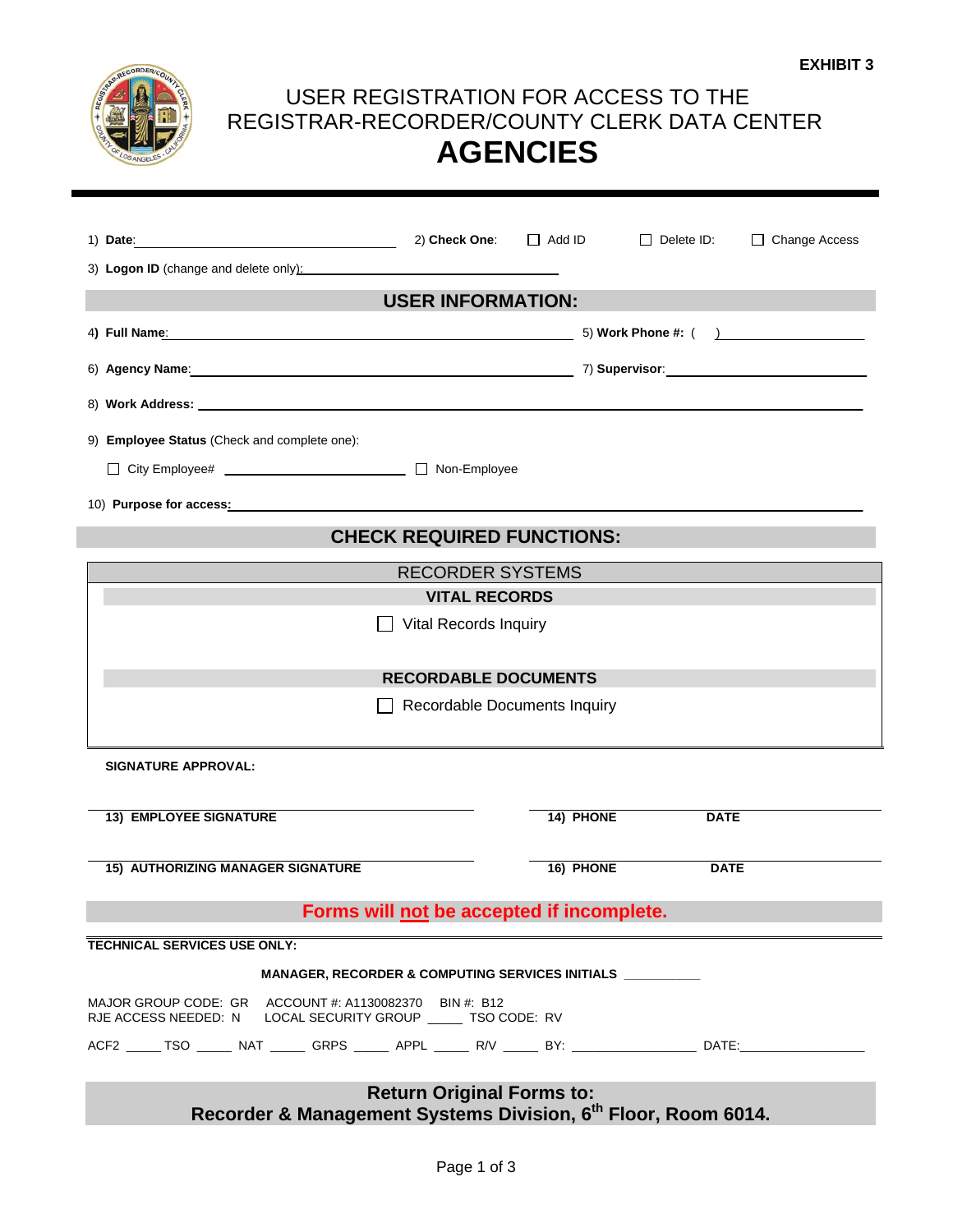#### **COUNTY OF LOS ANGELES AGREEMENT FOR ACCEPTABLE USE AND CONFIDENTIALITY OF COUNTY'S INFORMATION TECHNOLOGY ASSETS, COMPUTERS, NETWORKS, SYSTEMS AND DATA**

As a Los Angeles County employee, contractor, vendor or other authorized user of County Information Technology (IT) assets including computers, networks, systems and data, I understand that I occupy a position of trust. I will use County IT assets for County management approved business purposes only and maintain the confidentiality of the County's business and Citizen's private data. As a user of County's IT assets, I agree to the following:

- 1. Computer crimes: I am aware of California Penal Code 502(c) Comprehensive Computer Data Access and Fraud Act (attached). I will immediately report any suspected computer misuse or crimes to my Management.
- 2. Security access controls: I will not subvert or bypass any security measure or system that has been implemented to control or restrict access to computers, networks, systems or data. I will not share my computer identification codes (log-in ID, computer access codes, account codes, ID'S, etc.) or passwords.
- 3. Approved business purposes: I will use the County's Information Technology (IT) assets including computers, networks, systems and data for County management approved business purposes only.
- 4. Confidentiality: I will not access or disclose any County program code, data, information or documentation to any individual or organization unless specifically authorized to do so by the recognized information owner.
- 5. Computer virus and malicious code: I will not intentionally introduce any computer virus, worms or malicious code into any County computer, network system or data. I will not disable or delete computer virus detection and eradication software on County computers, servers and other computing devices I am responsible for.
- 6. Offensive materials: I will not access or send any offensive materials, e.g., sexually explicit, racial, harmful or insensitive text or images, over County owned, leased or managed local or wide area networks, including the public Internet and other electronic mail systems, unless it is in the performance of my assigned job duties, e.g., law enforcement. I will report to my supervisor any offensive materials observed by me or sent to me on County systems.
- 7. Public Internet: I understand that the Public Internet is uncensored and contains many Sites that may be considered offensive in both text and images. I will use County Internet services for approved County business purposes only, e.g., as a research tool or for electronic communication. I understand that the County's Internet services may be filtered but in my use of them I may be exposed to offensive materials. I agree to hold the County harmless should I be inadvertently exposed to such offensive materials. I understand that my Internet activities may be logged, are a public record, and are subject to audit and review by authorized individuals.
- 8. Electronic mail and other electronic data: I understand that County electronic mail (e-mail), and data, in either electronic or other forms, are a public record and subject to audit and review by authorized individuals. I will comply with County e-mail use policy and use proper business etiquette when communicating over e-mail systems.
- 9. Copyrighted materials: I will not copy any licensed software or documentation except as permitted by the license agreement.
- 10. Disciplinary action for non-compliance: I understand that my non-compliance with any portion of this Agreement may result in disciplinary action including my suspension, discharge, denial of service, cancellation of contracts or both civil and criminal penalties.